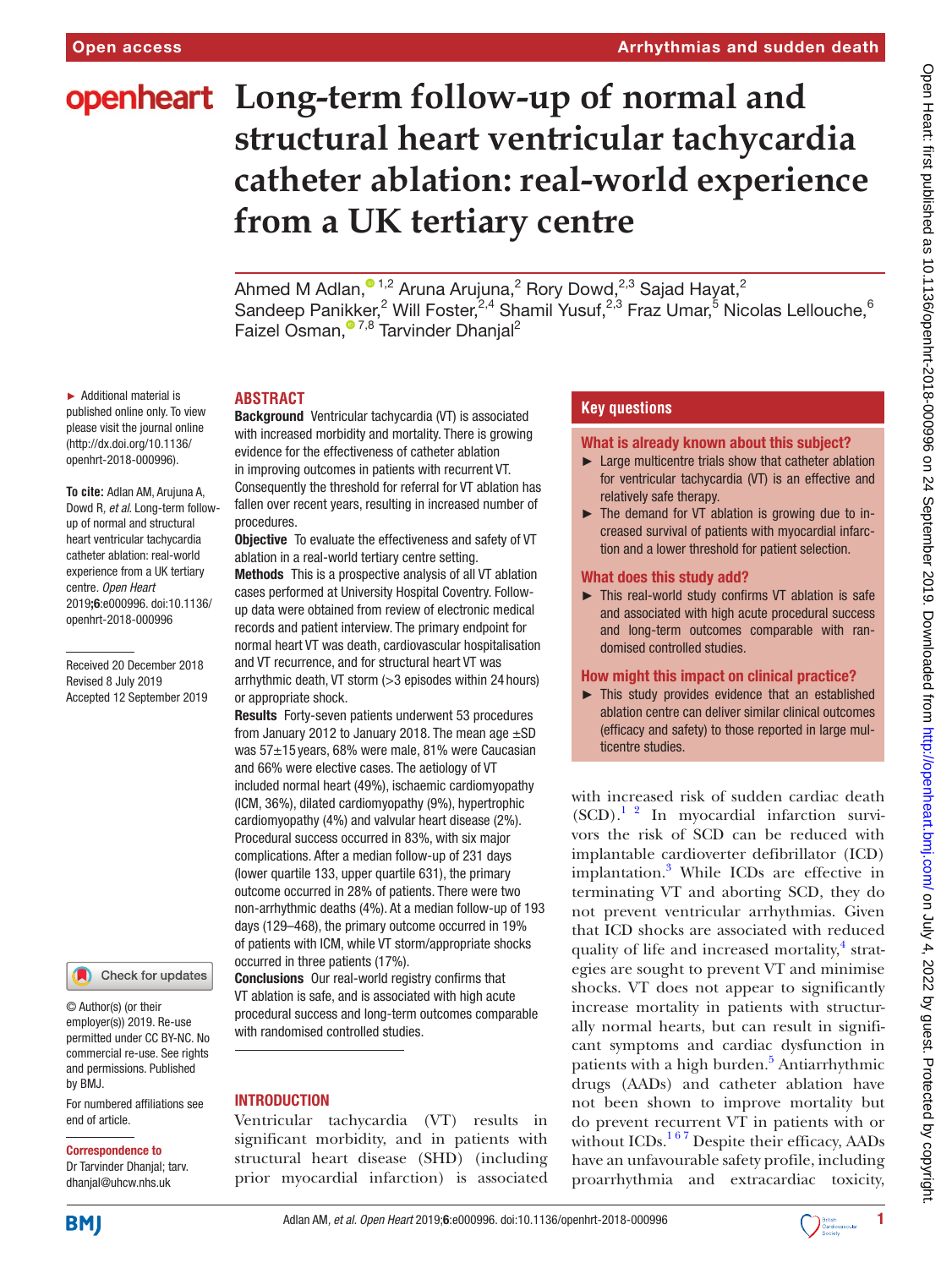particularly associated with long-term amiodarone use. $6$ Catheter ablation for VT directly targets and alters the arrhythmia substrate, $8-12$  reducing the need for AADs.

In patients with SHD, catheter ablation has traditionally been reserved for patients with advanced cardiac disease and drug refractory VT. $^{13}$  14 However, in patients with ischaemic cardiomyopathy (ICM), accumulating evidence supports earlier intervention with catheter ablation.[7 15 16](#page-6-6) Techniques for VT ablation have developed to allow for successful mapping and ablation of unstable VTs.[10 12 16 17](#page-6-7) As a result, the threshold to refer patients for VT ablation has fallen over recent years. Randomised control trials (RCTs) have recruited patients into large centres with extensive experience demonstrating the superiority of VT ablation over medical therapy; however, there are limited real-world data on the efficacy and safety of catheter ablation for VT in developing centres. We report our contemporary single-centre experience for VT ablation since the emergence of distinct patient selection criteria and advances in mapping and ablation technologies. In addition, we performed a substudy analysis on the efficacy and safety of patients with ICM compared with normal heart VT (nhVT). We hypothesised that our efficacy and safety would be comparable with that seen in contemporary RCTs.

# **METHODS**

# Study design

Detailed methodology can be found in the [online supple](https://dx.doi.org/10.1136/openhrt-2018-000996)[mentary material](https://dx.doi.org/10.1136/openhrt-2018-000996). Briefly, patients who underwent catheter ablation for VT performed at the University Hospital Coventry from January 2012 to January 2018 were prospectively entered into a registry. For nhVT (structurally normal heart on transthoracic echocardiogram or cardiac MRI, or cardiac dysfunction attributed to high premature ventricular contraction (PVC) burden), referral criteria included symptomatic VT despite medical therapy; intolerance to medication or patient preference against medication; PVC burden >10%; and cardiac dysfunction. For structural heart VT (shVT, ICM or non-ICM), indications included symptomatic VT despite medical therapy; three or more episodes of VT within 24hours; at least three episodes of VT requiring antitachycardia pacing (ATP); or at least one appropriate defibrillator shock.

## Procedures

All nhVT ablation procedures were performed under conscious sedation and selective shVT ablation procedures under general anaesthesia, where procedural risk was deemed high. Oral anticoagulation with warfarin was uninterrupted (target international normalised ratio 2.0–3.0). Direct oral anticoagulants were omitted on the day of the procedure. Anticoagulation was resumed the same day provided there were no significant bleeding events. When available a 12-lead ECG during VT was used to guide chamber mapping. Clinical VT induction was attempted with programmed electrical stimulation





<span id="page-1-0"></span>Figure 1 ICM ablation workflow demonstrating mapping strategies employed. (A) Endocardial substrate map with (i) bipolar scar definition <1.5mV and dense scar <0.5mV and (ii) unipolar scar definition <8.0mV. Septal and lateral views of the LV are shown, with grey scar extending from the lateral LV wall apical and inferior with the extensive basal septal scar. (B) Activation map of the right bundle branch block morphology VT TCL 544 ms. Mid-diastolic potentials were seen at the basal anterolateral LV (black arrow) shown as early meets late. (C) Entrainment mapping (i) from the basal anterolateral LV showing entrainment with concealed fusion (pace map 12/12), a postpacing interval (555ms) minus TCL (544ms) of 11ms and stimulus to QRS of 103 ms. (C) Restoration of sinus rhythm during ablation (ii) with acute procedural success confirmed with non-inducibility (iii). ICM, ischaemic cardiomyopathy; LV, left ventricle; TCL, tachycardia cycle length; VT, ventricular tachycardia.

(PES). Patients were allowed to remain in VT during mapping and ablation if haemodynamically stable; otherwise VT was terminated with ATP or electrical direct current cardioversion. Electroanatomical substrate and activation mapping was performed using the EnSite NAVX/Velocity/Precision (Abbott Medical, Minneapolis, Minnesota) systems or CARTO 3 (Biosense Webster, Diamond Bar, California). All nhVT cases underwent pace mapping, $11$  and if VT was haemodynamically stable activation mapping was performed. For shVT a combination of substrate mapping, pace mapping and activation/entrainment mapping was performed, as shown in [figure](#page-1-0) 1. The critical isthmus, late potentials, local abnormal ventricular activities (LAVA) potentials and decrementing early/late potentials were identified.<sup>[8 9](#page-6-4)</sup> Unstable VT mapping and ablation were performed using a substrate modification approach, $12 \times 16$  using a range of catheters including conventional and saline-irrigated ablation catheters  $(≤8mm$  tips) (online supplementary [table 1\)](https://dx.doi.org/10.1136/openhrt-2018-000996). Power, force-time integral, lesion size index and ablation index settings were at the operator's discretion. At the end of the procedure, standardised PES was performed. Complete acute procedural success was defined as termination of clinical VT with failure to induce clinical VT or VT with a longer tachycardia cycle length (TCL). To minimise follow-up bias, postprocedure ICD therapies (ATP/shock) were programmed according to a standardised protocol on the basis of the best evidence available.<sup>18 19</sup>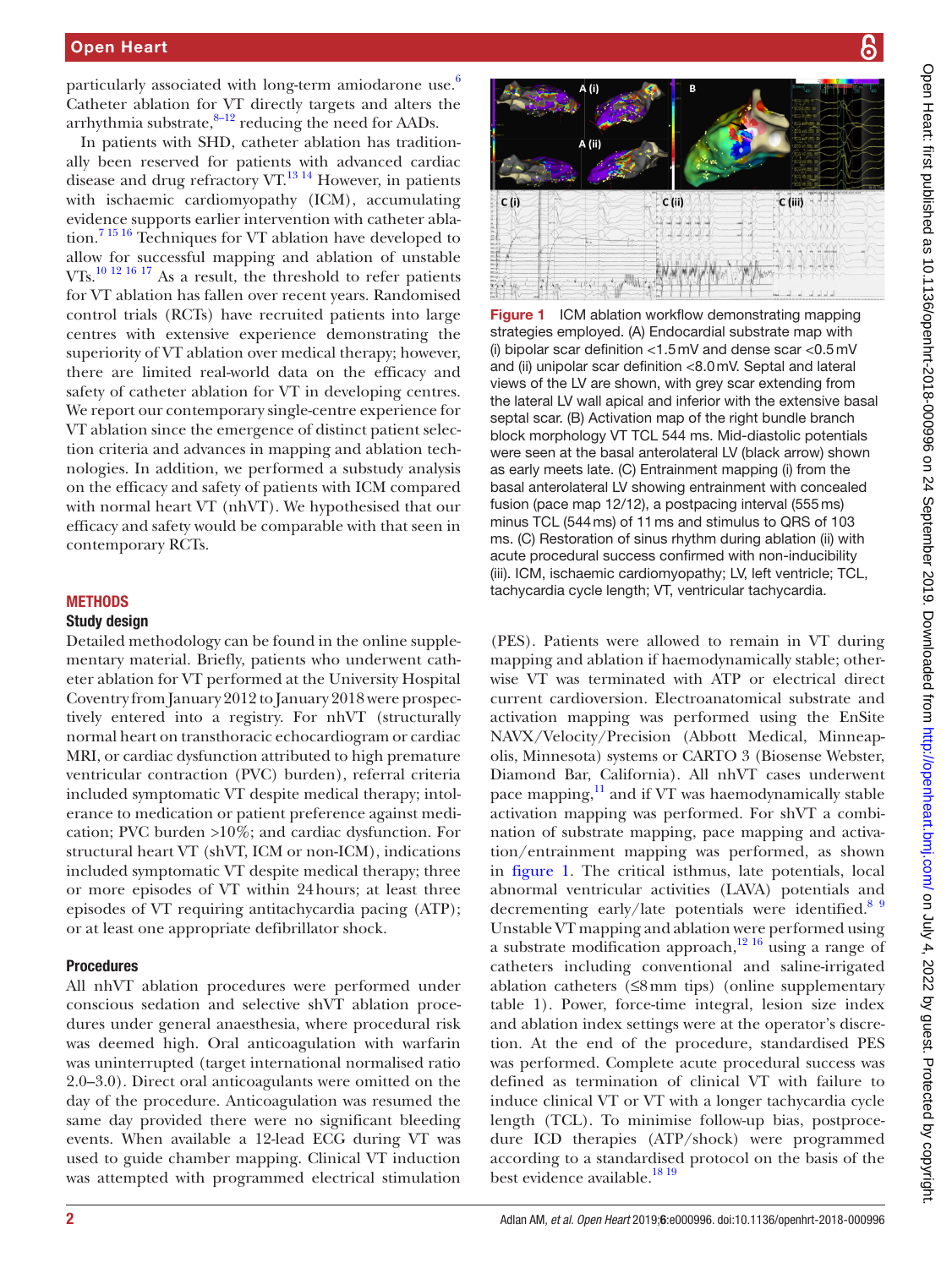#### **Outcomes**

Follow-up was calculated from the first procedure until the last documented clinical contact after the VT ablation. The primary outcome for nhVT was a composite endpoint including all-cause death, cardiovascular hospitalisation and recurrent VT (defined as spontaneous sustained VT, or Holter evidence of PVC burden >10%). For shVT the primary outcome was a composite endpoint including arrhythmic death, appropriate shock or VT storm (defined as three or more documented VT episodes occurring within 24hours). Secondary outcomes included all-cause death, appropriate shock, recurrent VT, VT storm and cardiovascular hospitalisation. A substudy analysis was performed to compare VT ablation outcomes between patients with nhVT and ICM.

#### Statistical analyses

Statistical analyses were performed using SPSS V.22. Group differences were tested using Pearson's  $\chi^2$  test for categorical variables, and independent t-tests or Wilcoxon test for continuous variables. P<0.05 was statistically significant.

#### **RESULTS**

## Baseline demographics

A total of 47 patients underwent 53 procedures between January 2012 and January 2018, with 43 cases  $(81\%)$ performed between March 2015 and January 2018 ([figure](#page-2-0) 2). The mean age  $\pm SD$  was 57 $\pm 15$  years. Patients were predominantly male (68%) and Caucasian (81%). The aetiology of VT included nhVT (n=26, 49%), including right ventricular outflow (RVOT) (n=22), left ventricular outflow tract  $(n=2)$  and fascicular VT  $(n=2)$ . shVT was common (n=27, 51%) and included ICM (n=19), dilated cardiomyopathy (n=5), hypertrophic cardiomyopathy (n=2) and valvular heart disease (n=1). Almost half of patients were referred locally (n=25, 47%), while the remainder were from our surrounding referral hospitals. Procedures were predominantly elective (66%). The median time from index VT presentation to VT ablation was 318 (122–654) days. Baseline patient characteristics are shown in [table](#page-3-0) 1.



<span id="page-2-0"></span>Figure 2 Cumulative frequency of ventricular tachycardia ablation procedures performed.

Hypertension, atrial fibrillation and heart failure were all more prevalent in the ICM group compared with nhVT. As expected, the left ventricular ejection fraction was significantly lower in the ICM group compared with the nhVT group  $(29\% \pm 1\% \text{ vs } 56\% \pm 6\% \text{; } p=0.011)$ . None of the patients with nhVT had an ICD, whereas the majority of patients with ICM had defibrillators (89%) and all had received therapies (94% ATP, 76% shocks). The most common antiarrhythmic agents included betablockers (91%), amiodarone (43%), mexiletine (11%), verapamil  $(8\%)$  and flecainide  $(2\%)$ . Only one patient with nhVT was treated with amiodarone compared with 17 of 19 patients with ICM (89%). Mexiletine had been used in five patients with ICM and one patient with dilated cardiomyopathy. A significant proportion of patients were taking anticoagulation (39%): warfarin (25%) or apixaban (11%). Significantly more patients were anticoagulated with ICM compared with nhVT (p=0.041).

## Procedural data

A summary of the procedural data is shown in [online](https://dx.doi.org/10.1136/openhrt-2018-000996)  [supplementary table 1.](https://dx.doi.org/10.1136/openhrt-2018-000996) All nhVT cases were performed under local anaesthesia and conscious sedation, with only 4 of 19 ICM cases requiring general anaesthesia (21%). The majority of patients had two or more clinical VTs (87%), and most patients were in sinus rhythm at the start of the procedure (93%). Clinical VT was inducible or spontaneous in all patients with nhVT and 58% of patients with ICM. VT was haemodynamically stable in all patients with nhVT compared with less than two-fifths of patients with ICM (37%, p<0.001). The Abbott Velocity/ Precision mapping system was used in nearly two-thirds of cases, with CARTO 3 in the remainder. The most common multipolar mapping catheters included Pentaray (32%), HD linear Duodeca (21%) and the Array (19%).

Mapping was almost exclusively performed via the endocardial route (98%). The most common mapping strategies included pace mapping (68%), activation mapping (68%) and substrate mapping (57%); entrainment mapping was performed less commonly (11%). In the ICM cohort all cases underwent substrate mapping, with additional 68% pace mapping, 22% entrainment mapping and 47% activation mapping. Pace mapping (when used) was successful in achieving an 11/12 ECG match in 94% of cases. Ablation catheters used included SmartTouch (30%), TactiCath (28%) and M Therapy (25%). For all cases the median radio frequency (RF) ablation time was  $22$  (IQR 11–48) min, while the median total procedural time was  $200$  (IQR 141-241) min. The median fluoroscopy time was 27 (19–34) min. The nhVT group had shorter RF ablation time (14 vs 56min, p<0.001), overall procedural time (142 vs 240min,  $p<0.001$ ) and fluoroscopy times (21 vs 28 min,  $p=0.028$ ) compared with ICM VT.

## **Outcomes**

Acute procedural success occurred in 83% of all patients, with no significant difference between ICM and nhVT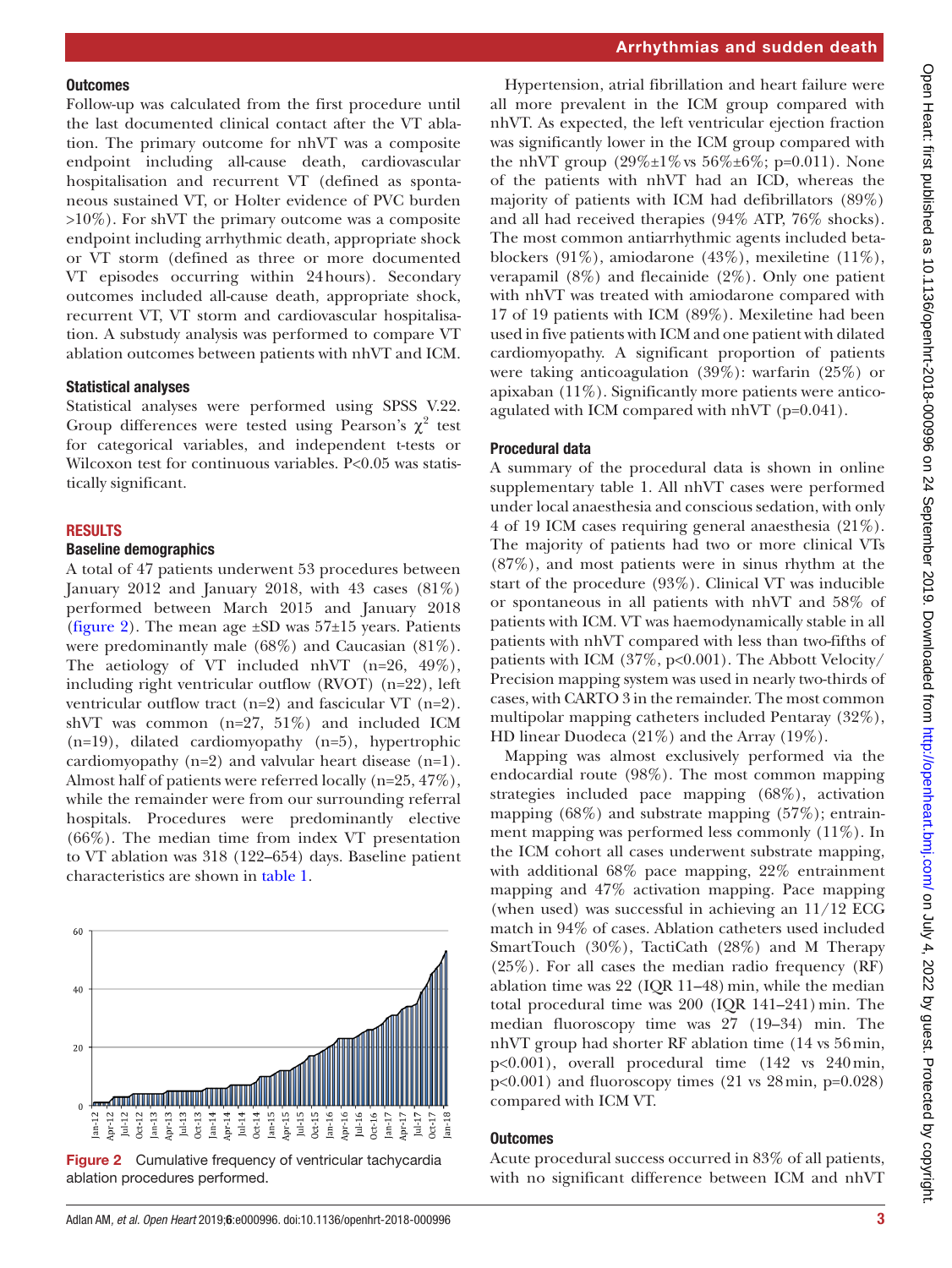<span id="page-3-0"></span>

| <b>Open Heart</b>                                 |              |              |            | ၆       |
|---------------------------------------------------|--------------|--------------|------------|---------|
|                                                   |              |              |            |         |
| Baseline patient characteristics<br>Table 1       |              |              |            |         |
|                                                   | All          | nhVT         | <b>ICM</b> | P value |
| <b>Procedures</b>                                 | 53           | 26           | 19         |         |
| Patients                                          | 47           | 23           | 16         |         |
| Age, years                                        | $57 + 15$    | $48 + 13$    | $70\pm9$   | < 0.001 |
| Sex: male                                         | 36 (68)      | 15 (58)      | 14 (74)    | 0.268   |
| Caucasian                                         | 43 (81)      | 18 (69)      | 18 (95)    | 0.035   |
| Asian                                             | 3(6)         | 8(31)        | 1(5)       |         |
| Hypertension                                      | 14 (26)      | 2(8)         | 10(53)     | 0.002   |
| <b>Atrial fibrillation</b>                        | 12(23)       | 1(4)         | 8(42)      | 0.002   |
| <b>Diabetes</b>                                   | 4(8)         | 1(4)         | 2(11)      | 0.375   |
| <b>Stroke</b>                                     | 0            |              |            |         |
| Left ventricular systolic dysfunction (LVEF <40%) | 21(40)       | $\mathbf{0}$ | 15 (79)    | < 0.001 |
| LVEF, %                                           | $43 + 16$    | $56\pm 6$    | $29 + 11$  | 0.011   |
| Wall motion abnormalities                         | 22(43)       | 1(4)         | 17 (89)    | < 0.001 |
| <b>Previous VT ablation</b>                       | 5(9)         | 1(4)         | 3(16)      | 0.164   |
| Implantable cardioverter defibrillator implanted  | 24 (45)      | $\pmb{0}$    | 17 (89)    | < 0.001 |
| Device therapies received                         |              |              |            |         |
| <b>ATP</b>                                        | 22 (92)      | -            | 16 (94)    |         |
| Shock                                             | 16(67)       |              | 13 (76)    |         |
| Beta-blocker                                      | 48 (91)      | 23 (88)      | 19 (100)   | 0.125   |
| Amiodarone                                        | 23(43)       | 1(4)         | 17 (89)    | < 0.001 |
| Duration of amiodarone, median (IQR) months       | $12(2 - 23)$ | 12           | $9(1-24)$  |         |
| Mexiletine                                        | 6(11)        | $\bf{0}$     | 5(26)      | 0.006   |

Values expressed as mean±SD or frequency (%) unless otherwise specified.

ATP, antitachycardia pacing; ICM, ischaemic cardiomyopathy; LVEF, left ventricular ejection fraction; nhVT, normal heart VT; VT, ventricular tachycardia.

Verapamil 4 (8) 4 (15) 0 0.073 Flecainide 2 (4) 2 (8) 0 0.216 Anticoagulation 21 (39) 6 (23) 10 (53) 0.041

Warfarin 13 (25) 5 (19) 7 (37) Apixaban 6 (11) 1 (4) 3 (16) Dabigatran 1 (2) 0 0 Edoxaban 1 (2) 0 0

 $(84\% \text{ vs } 85\%, \text{ p=0.970}).$  In total, six patients underwent redo procedures. All patients (n=47) were followed up for a median of 231 (133–631) days postprocedure. Sixteen patients with ICM were followed up for a median of 193 (129–468) days, and 24 patients with nhVT were followed up for 358 days (134–358 days, p=0.205). The primary and secondary outcomes are shown in [table](#page-4-0) 2. The primary outcome occurred in 13 patients (28%), with no significant difference between ICM and nhVT cases. Death occurred in two patients; however, these were non-arrhythmic. Three of 16 (19%) patients suffered recurrent VT storm or appropriate shocks. Of the 13 patients with ICM who received shock therapy preprocedure, only 1 (8%) patient received a recurrent shock. There were no significant differences in secondary outcomes between patients with ICM and nhVT. Procedural complication

rates were low (11%) and included three pericardial effusions not requiring intervention, one cardiac tamponade requiring pericardiocentesis, one cardiac perforation requiring emergency cardiac surgical repair with sternotomy and one groin haematoma managed conservatively.

# **DISCUSSION**

The ventricular tachycardia ablation versus escalated antiarrhythmic drug therapy in ischemic heart disease (VANISH) trial demonstrated that catheter ablation in patients with drug refractory VT was effective in reducing the rate of VT storm and ICD shocks, with a reduction in the composite endpoint including death.<sup>7</sup> Our real-world data show that catheter ablation for nhVT and shVT is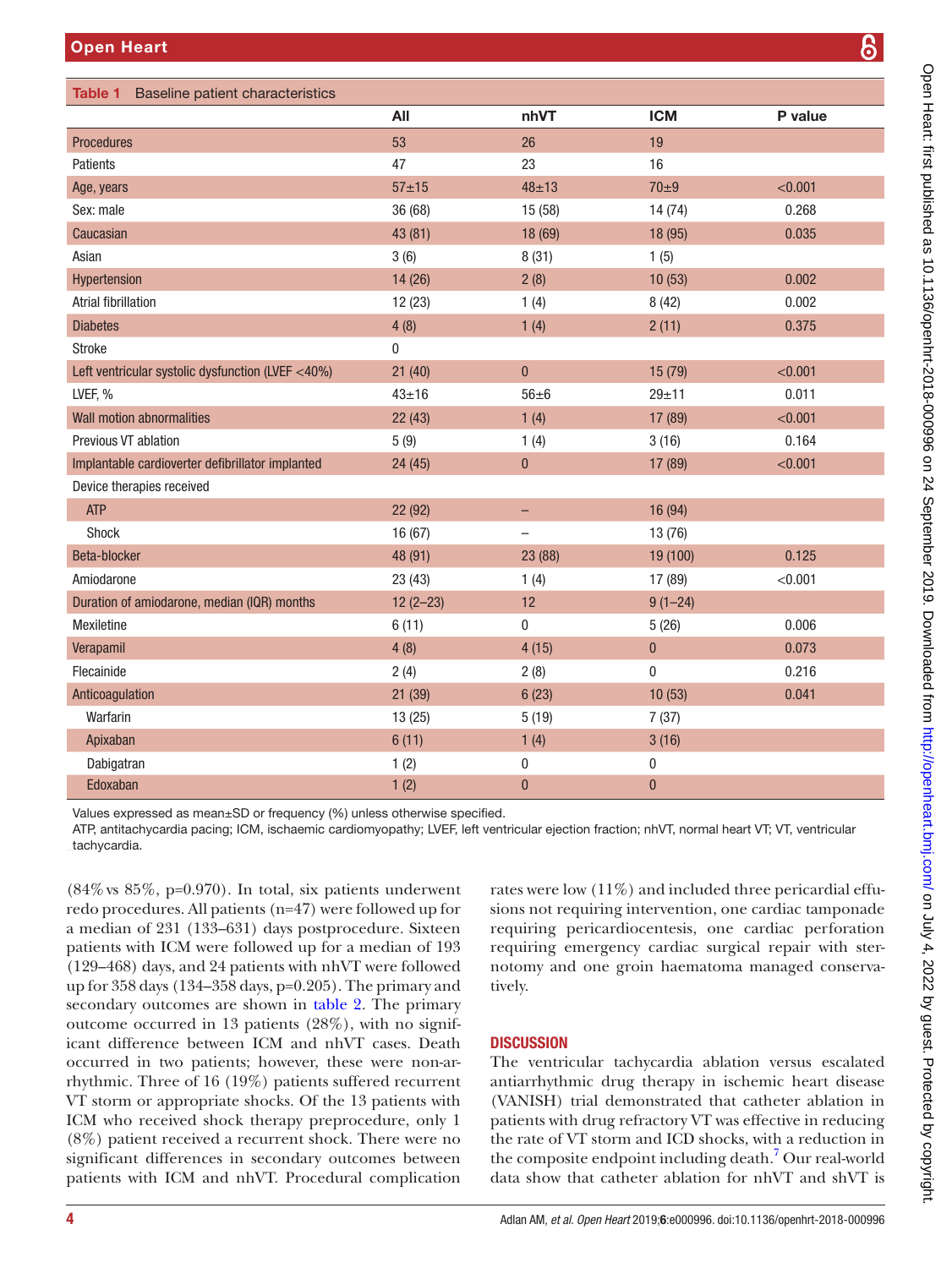<span id="page-4-0"></span>

| <b>Table 2</b> Outcomes           |         |          |            |         |  |  |
|-----------------------------------|---------|----------|------------|---------|--|--|
|                                   | All     | nhVT     | <b>ICM</b> | P value |  |  |
|                                   | 47      | 24       | 16         |         |  |  |
| Primary outcome*                  | 13 (28) | 9(38)    | 3(19)      | 0.205   |  |  |
| <b>Secondary outcomes</b>         |         |          |            |         |  |  |
| Cardiovascular<br>hospitalisation | 10(21)  | 5(21)    | 5(31)      | 0.456   |  |  |
| Death                             | 2(4)    | $\Omega$ | 2(13)      | 0.076   |  |  |
| <b>Recurrent VT/shock</b>         | 19 (40) | 9(38)    | 7 (44)     | 0.693   |  |  |
| VT storm+                         | 4(17)   |          | 3(19)      |         |  |  |
| Appropriate shocks‡               | (2)     |          | (6)<br>1   |         |  |  |

Values reported as frequency (%).

\*The primary outcome for nhVT was a composite of all-cause death, cardiovascular hospitalisation and recurrent VT, defined as sustained VT or PVC burden >10%. For shVT the primary outcome was a composite of arrhythmic death, VT storm (≥3VT episodes in 24hours) and appropriate shocks.

†Reported as a percentage of patients with SHD.

‡Reported as a percentage of patients with ICDs.

ICDs, implantable cardioverter defibrillators; ICM, ischaemic

cardiomyopathy; nhVT, normal heart VT; PVC, premature

ventricular contraction; SHD, structural heart disease; shVT,

structural heart VT; VT, ventricular tachycardia.

relatively safe, and is associated with a high rate of acute procedural success and long-term success. The outcome of shVT ablation in our study was comparable with the VANISH trial's primary outcome. In this multicentre RCT of 259 patients with ICM and recurrent VT despite AAD therapy, VT ablation was superior to escalating AAD therapy.<sup>7</sup> In a meta-analysis of three RCTs including 346 patients, VT ablation was found to reduce ICD therapies, including shocks and electrical storm, with no overall effect on mortality. Furthermore time to VT recurrence was significantly delayed in patients undergoing catheter ablation.<sup>67</sup>

The development and widespread availability of ICDs have resulted in a marked change in the survival of patients with VT.<sup>[3](#page-6-0)</sup> Patients who formerly would have succumbed to SCD now survive to experience recurrent VT episodes and ICD therapies. ICD therapy occurs in approximately 40% of patients within the first year after ICD implant for secondary prevention<sup>[20 21](#page-6-11)</sup> and in 5%–18% of patients within 1year after ICD implantation for primary prevention.<sup>322</sup> This, coupled with an increasing frequency of ICD implantation,  $^{23.24}$  has resulted in an increasing frequency of patients presenting with recurrent ICD shocks and the likelihood of a growing problem. Camm and Nisam<sup>23</sup> showed that implant rates for ICDs in the USA increased exponentially from 2003, and after a lag of 4 years VT ablation rates have risen with a similar trend.<sup>14</sup> UK data have shown an exponential rise in high energy implant rates from 2013, with 238 implants/million of the population in  $2015/2016.^{24}$  Our registry data have shown a similar exponential rise in VT ablation cases since January 2016.

RCTs have recruited patients into large centres with extensive experience in VT ablation over several years. The

#### Arrhythmias and sudden death

VANISH trial was a multicentre RCT conducted at 22 tertiary centres where VT ablation was routinely performed, with centres chosen to reflect 'a high level of competence in VT ablation technique'. We have shown that using the same patient selection criteria, an established regional centre can deliver a comparable clinical outcome of a relatively higher risk procedure with a safety profile comparable with nhVT ablation. The VANISH trial recruited patients treated with amiodarone for at least 3 months. Our cohort of patients with ICM included 15 of 16 (89%) patients treated with amiodarone for at least 9 months. Qualifying episodes of VT in VANISH were required to be monomorphic and to have a cycle length greater than 240 ms (250 beats per minute), which was consistent with our cohort of patients with ICM (379±19ms). In VANISH the primary outcome was a composite endpoint including death, VT storm or appropriate ICD shocks, which occurred less frequently in patients undergoing ablation versus patients having escalated AAD therapy  $(59.1\% \text{ vs } 68.5\%, \text{ HR } 0.72,$ 95% CI 0.53 to 0.98, p=0.04). In our registry we report a primary outcome (arrhythmic death, VT storm or appropriate shocks) of 19% at a median of 6-month follow-up. When using the same primary outcome as in VANISH (all-cause death, VT storm or appropriate shocks) at 6 months which was approximately 20%, we showed an event rate of 31%. Two large prospective multicentre trials reported acute success rates (defined as elimination of all inducible VTs) of 41% and 49% with long-term rates of freedom from VT of  $44\%$  and  $53\%$ , respectively.<sup>25</sup> Our acute procedural endpoint performed in all patients with ICM demonstrated a procedural success rate of 84%. A strength of our study was the definition of acute procedural success in ICM, based on data from Carbucicchio *et al*. [13](#page-6-5) It was shown that although elimination of all VTs (class A endpoint) provided the best outcome in terms of cardiac death, VT storm and any VT recurrence, the endpoint of clinical VT non-inducibility alone (class B endpoint) yielded a comparable cardiac death and recurrent VT storm primary outcome. The class B definition of success included residual VT with both longer and shorter cycle lengths to the clinical VT. Given that following ablation recurrent VT is unlikely to present with a shorter TCL, $^{26}$  $^{26}$  $^{26}$  we believe that our definition of success was more robust than the class B definition, as it included patients with successful ablation of clinical VT and all VTs with a longer TCL. This is further supported by the heart center of leipzig ventricular tacycardia (HELP-VT) registry data, where higher VT recurrence rates were observed in the class B defined cohort.<sup>27</sup>

Our outcomes for nhVT were comparable with a large multicentre retrospective study of 1185 patients undergoing catheter ablation of PVCs recruited over a 9-year period[.28](#page-6-18) With similar baseline characteristics to our cohort, Latchamsetty *et al*<sup>28</sup> reported an acute procedural success rate of 84% and a long-term success rate of 85% after a mean of 1.9 years of follow-up.

Our study was not designed or powered to detect differences in mapping or ablation strategies. Various strategies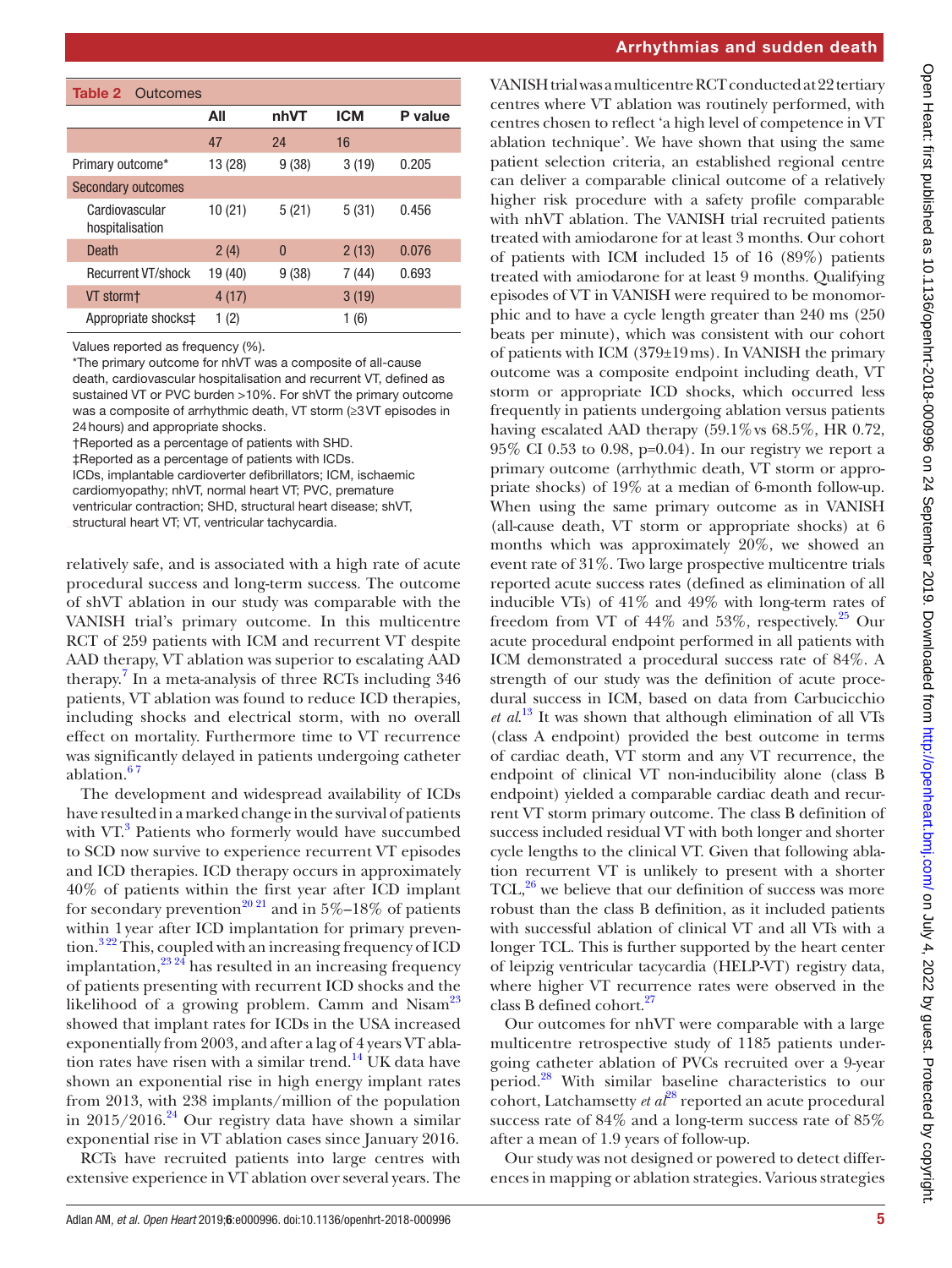in VT ablation include targeting scar border zone with  $circumferential lines  $±$  dense scar lines, scar homogeneous$ tion, LAVA/late potential sites, critical isthmus targeting and scar dechannelling. The VISTA (ventricular tachycardia versus addition of substrate ablation on the long term success rate of VT ablation) trial compared clinical VT ablation versus substrate modification and showed better outcome in substrate-guided ablation.<sup>29</sup> Both LAVA targeting<sup>9</sup> and dechannelling<sup>8</sup> have been shown to reduce recurrent VT. In haemodynamically unstable patients with VT, we routinely perform substrate-based ablation targeting border zones and LAVA/late potentials, and in more recent cases we adopted the dechannelling protocol which has yielded excellent non-inducibility endpoints. Technological advances in ablation lesion assessment over the course of the study resulted in increased use of force-time integral, lesion size index and ablation index in more recent cases.

A further strength of our study is that we reported rates of procedures performed under conscious sedation or general anaesthesia. Given the limited catheter laboratory time and general anaesthetic cover which most UK tertiary centres are challenged with, a predominate substrate mapping strategy has enabled the majority of our procedures to be safely performed under conscious sedation with procedural times reduced to less than 4hours, requiring on average of 28min of fluoroscopy and 56min of ablation, comparable with the HELP-VT registry data.<sup>[27](#page-6-17)</sup>

The high efficacy and safety outcomes reported in our real-world registry data reflect a combination of local expertise and a range of facilities in our established electrophysiology (EP) centre. Catheter ablation for VT can be complex and associated with an increased mortality risk when performed in low-volume or medium-volume centres (<25 postinfarct VT ablation procedures per year).<sup>14</sup> In a European survey of 88 centres in 12 countries, approximately 22% and 14% of centres perform more than 50 VT ablations per year for patients with normal heart and SHD, respectively.<sup>[30](#page-6-21)</sup> Readers are directed to a recent international expert consensus statement on catheter ablation of ventricular arrhythmias, which sets out requirements for operators and institutions to ensure ablations can be performed competently and safely.<sup>[31](#page-6-22)</sup> Briefly electrophysiologists should be adequately trained in mapping and ablation of complex ventricular arrhythmias. Institutions should have adequate facilities and personnel, including onsite interventional cardiologists (for coronary imaging); onsite cardiothoracic surgical backup for procedures requiring pericardial access in cases of the need for emergency sternotomy and cardiopulmonary bypass; and anaesthetic support.

## Study limitations

This study is a single-centre, non-randomised cohort and represents the skills of six experienced operators. The mapping and ablation strategies employed were not predefined but rather reflected contemporary trends in

techniques and technology. It is possible that the combination of technological advances and a 'learning curve' may account for better outcomes in the ICM group compared with the nhVT, which were predominantly performed in the early stages of our VT ablation service. Finally, in our study we did not include outcomes following repeat ablations for recurrent VT. During the study period we performed two ablation procedures in six patients, which may have resulted in improved outcomes than those reported in this present study.

# **CONCLUSION**

These real-world registry data have demonstrated that catheter ablation for VT is safe and effective, with acute procedural and long-term outcomes comparable with RCTs. Furthermore, in our cohort we found similar safety and efficacy for VT ablation in patients with ICM and nhVT. Our study shows that using the same patient selection criteria as the VANISH trial, an established ablation centre can deliver an equivalent clinical outcome of a relatively higher risk procedure (ie, ICM VT catheter ablation) with a good safety profile comparable with nhVT.

#### Author affiliations

<sup>1</sup> Liverpool Heart and Chest Hospital NHS Foundation Trust, Liverpool, UK <sup>2</sup>Department of Cardiology, University Hospital Coventry, Coventry, UK <sup>3</sup>Department of Cardiology, Good Hope Hospital, University Hospitals Birmingham NHS Foundation Trust, Birmingham, UK 4 Department of Cardiology, Worcestershire Royal Hospital, Worcester, UK 5 University Hospital Coventry, Coventry, UK 6 Hopital Henri Mondor, Paris, , France <sup>7</sup> Cardiology, University Hospital Coventry, Coventry, UK <sup>8</sup>Warwick Medical School, University of Warwick, Coventry, UK

#### Twitter Ahmed M Adlan [@ahmed\\_adlan](https://twitter.com/ahmed_adlan)

Contributors TD and FO designed the study. TD, AMA, AA and RD collected the data. TD, FO, SH, SP, WF and SY recruited the patients and performed the procedures. AMA performed the statistical analysis and drafted the manuscript. All authors performed the critical review of the manuscript, including multiple drafts, and approved the final version.

Funding The authors have not declared a specific grant for this research from any funding agency in the public, commercial or not-for-profit sectors.

Competing interests None declared.

Patient consent for publication Not required.

Ethics approval The study applied the principles of the Declaration of Helsinki, with ethical approval obtained from our local audit and research department.

Provenance and peer review Not commissioned; externally peer reviewed.

Data availability statement Data are available upon reasonable request.

Open access This is an open access article distributed in accordance with the Creative Commons Attribution Non Commercial (CC BY-NC 4.0) license, which permits others to distribute, remix, adapt, build upon this work non-commercially, and license their derivative works on different terms, provided the original work is properly cited, appropriate credit is given, any changes made indicated, and the use is non-commercial. See: [http://creativecommons.org/licenses/by-nc/4.0/.](http://creativecommons.org/licenses/by-nc/4.0/)

## **References**

<span id="page-5-0"></span>1. Al-Khatib SM, Stevenson WG, Ackerman MJ, *et al*. 2017 AHA/ ACC/HRS guideline for management of patients with ventricular arrhythmias and the prevention of sudden cardiac death: Executive summary: a report of the American College of